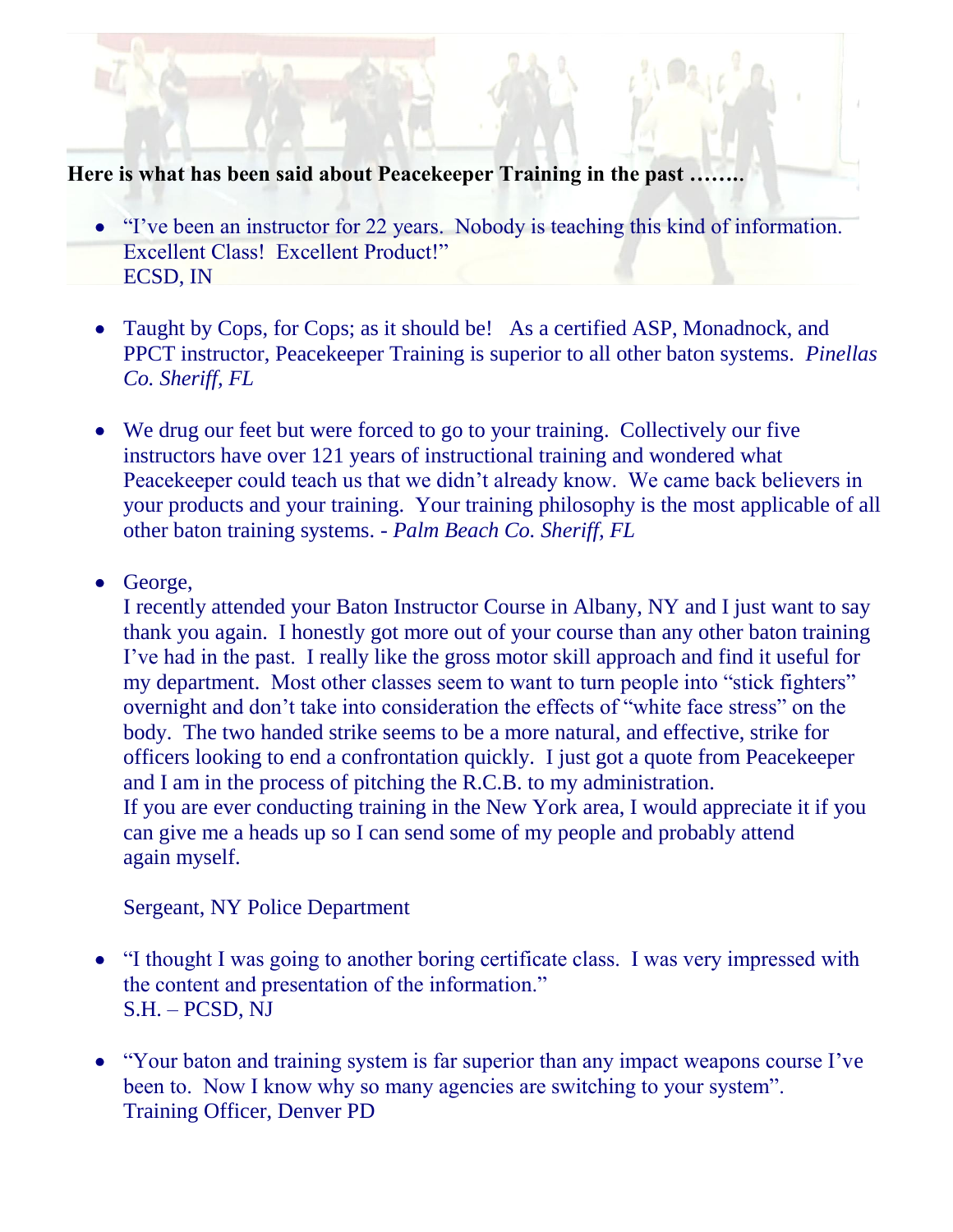- "Since going to your course, our agency revamped all of our baton training curriculum. Your system just makes sense." T.C., Riverside Co Sheriff's Dept., CA
- "Far Superior to any other baton system available !" (*not a duplicate from Denver PD above*) W. Evans, PBSO
- I have received training in most impact weapons available and I find that the RCB training program is by far the most effective. The simple techniques, direct approach to demonstration movement and repetition of techniques makes it easy to learn. Simple and Effective! J.W. – CVSA
- Baseline training as it should be! Simple, Effective, Non-Complex. Easy to retain. Open communication with students allowing for information exchange and practical application. R.M. – U.S. Army National Guard
- "I enjoyed the class very much. Very impressed with the products. The realistic scenarios will be useful for my officers on the streets. I will be sharing this information with them." H.M. – Cook Co. Sheriff's
- "Excellent Product, Great class presentation/information. Excellent practical exercises." M.S. - PCSD, NJ
- Great Instruction Great Class L.N. – FLETC
- "Great Training. Knowledgeable Instructors. Safe training environment." GTCC Training Academy
- "Excellent Training! Great Baton!" T.O. - AZ Police Dept.
- "Excellent Product. I am interested in the Peacekeeper Trainer network for the Massachusetts. Area." Cambridge Health Alliance Police
- "The techniques are simple and realistic to do and remember. I was impressed with the power of the baton." B. T. - Il Police Dept.